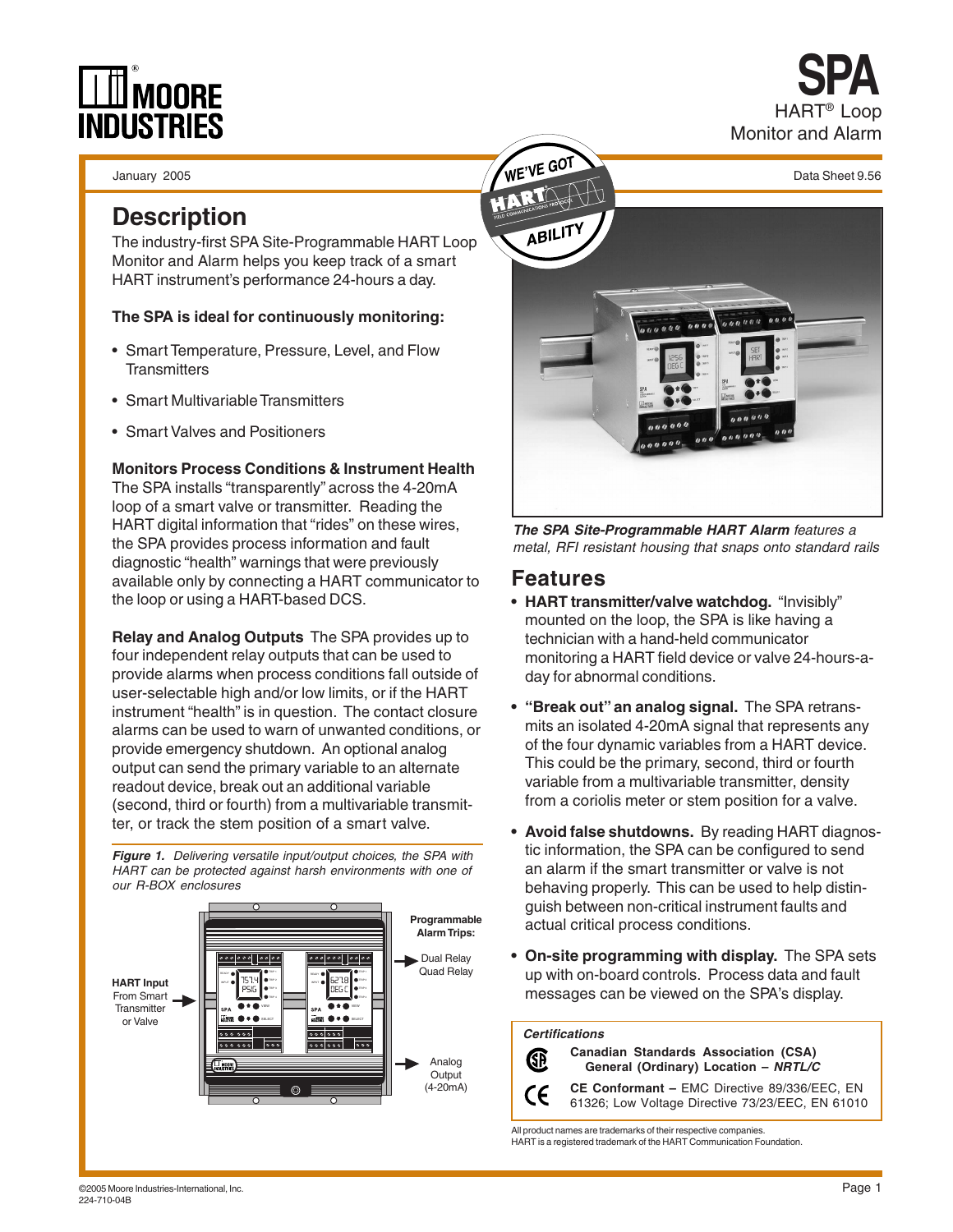#### **Monitor HART Instrument Health**

The HART protocol provides for remote access to diagnostic and performance analysis information. The key to capitalizing on this advantage is to continuously monitor and use both the digital health (Field Device Status) and dynamic variable information that is always riding on a HART 4-20mA loop.

**Smart valve monitoring.** A recent study indicates that more than half of all valves in the process industries fail to meet the desired level of performance. When a valve sticks, it begins a chain reaction of jumpy operation and process surges, eventually resulting in loop upset. The SPA tracks the smart valve's performance by listening in to the flow of digital information from the smart positioner.

Additionally, it can provide relay outputs offering insight into other conditions, such as valve position (open/closed), low actuator pressure, positioner temperature (high/low), or a change of any of seven HART status bits that warn of abnormal conditions.

**Specific Error Messages.** Using the Field Device Status Byte data that is part of the HART protocol, the SPA provides an alarm if the HART instrument, its process input, or output is not within prescribed limits. The SPA programs to initiate an alarm if any of the following fault conditions are detected:

- Primary Variable Out of Limits
- Non-Primary Variable Out of Limits
- Primary Variable Analog Output Out of Limits
- Primary Variable Analog Output Fixed
- Cold Start
- Field Device Malfunction
- More Status Available

#### **Monitors its Own Status**

For additional loop security, the SPA incorporates advanced self-diagnostics. It continuously monitors its own status, and can be programmed to initiate an alarm if it senses an abnormal condition. The SPA's LCD provides a message that indicates the type of condition that has occurred.

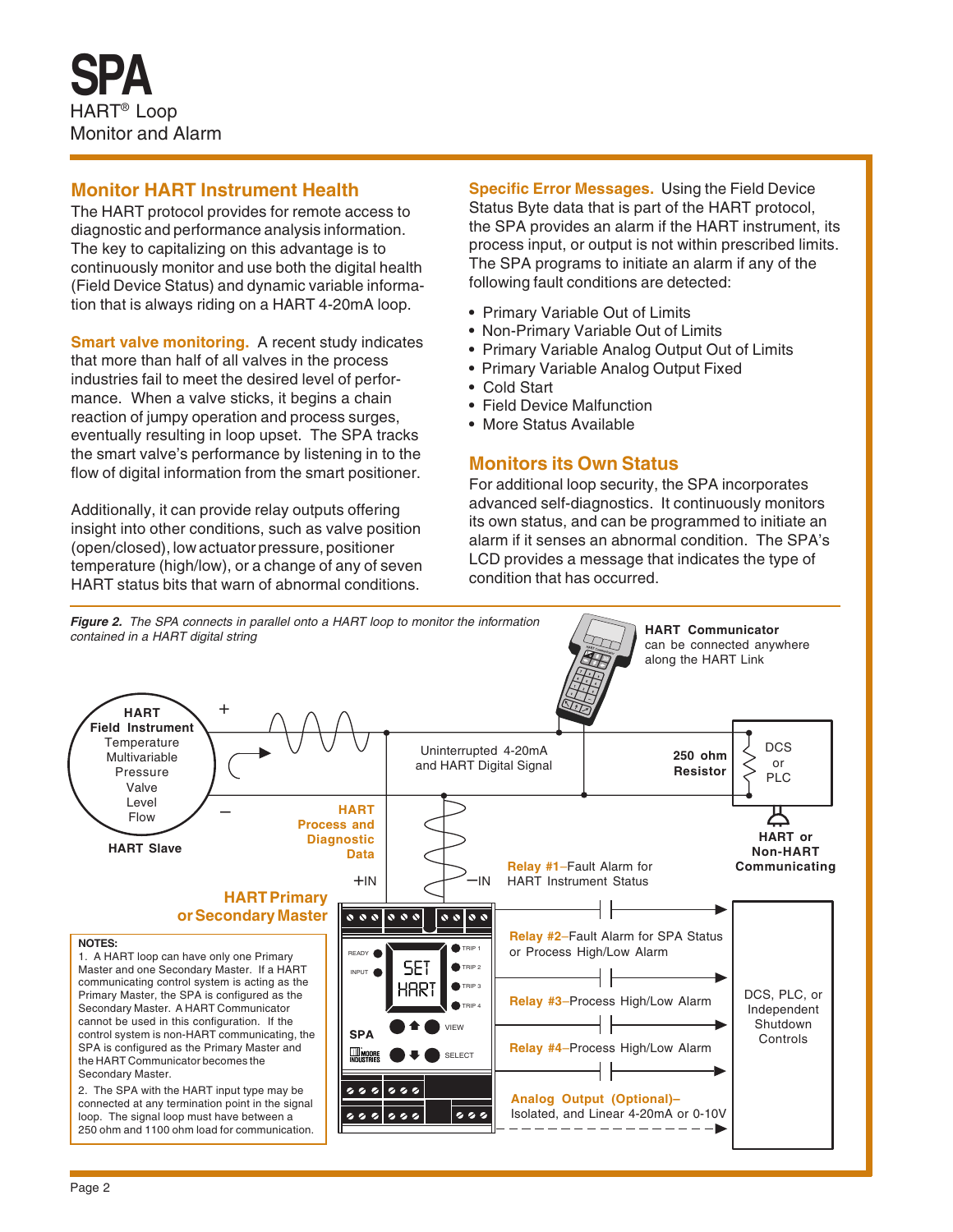#### **Monitor Multivariable Signals**

Multivariable transmitters accept Pressure, Differential Pressure and Temperature inputs and from this information calculate Mass Flow of the process fluid. Their advantage is that they replace both the need to connect three individual transmitters to the DCS and the programming in the DCS required to calculate mass flow. The disadvantage is that the only output signal available from the Multivariable transmitter is mass flow. If the user needs an independent signal for either Pressure or Temperature, another transmitter and its associated installation costs would typically be required.

**The HART advantage.** The HART protocol inherent in multivariable transmitters not only provides the ability for remote configuration, but it also provides access to the process and diagnostic status information. This information is always digitally riding on the 4-20mA loop and the SPA HART provides a way to access this information.

**Monitor Second, Third, and Fourth Variables.** Of

the four dynamic process variables, mass flow is the primary. The second is typically Pressure, the third is Temperature, and the fourth is volumetric flow. The SPA HART can be configured using its on-board push buttons to monitor these variables for alarming or local display purposes. The SPA also monitors the

status bits of the multivariable transmitter and will provide a relay contact should there be any malfunction within the transmitter.

Each of the SPA's alarm relays can be individually configured to alarm if it senses unwanted high and/or low process conditions from the Primary, Second, Third, or Fourth Variables. The SPA's signals can be sent to a DCS or to a backup monitoring system.

**"Break out" an analog signal.** In addition to alarm outputs, the SPA's Analog Output (-AO Option) can be configured to represent either the Pressure or the Temperature variable and also provide this measurement to the DCS without the requirement for a separate transmitter.

For safety critical applications, the Analog Output is configured to represent the Primary Variable of mass flow so that the same measurement can be reliably shared with both the DCS and the safety system.

**Alarms can be individually assigned.** The SPA HART Alarm's three process alarms can be assigned to monitor any combination of a multivariable transmitter's Primary, Second, Third, and Fourth HART variables. For example, all alarms can be assigned to monitor one process variable, or each of the alarms can be set to respond to different process variables. Any combination is possible.



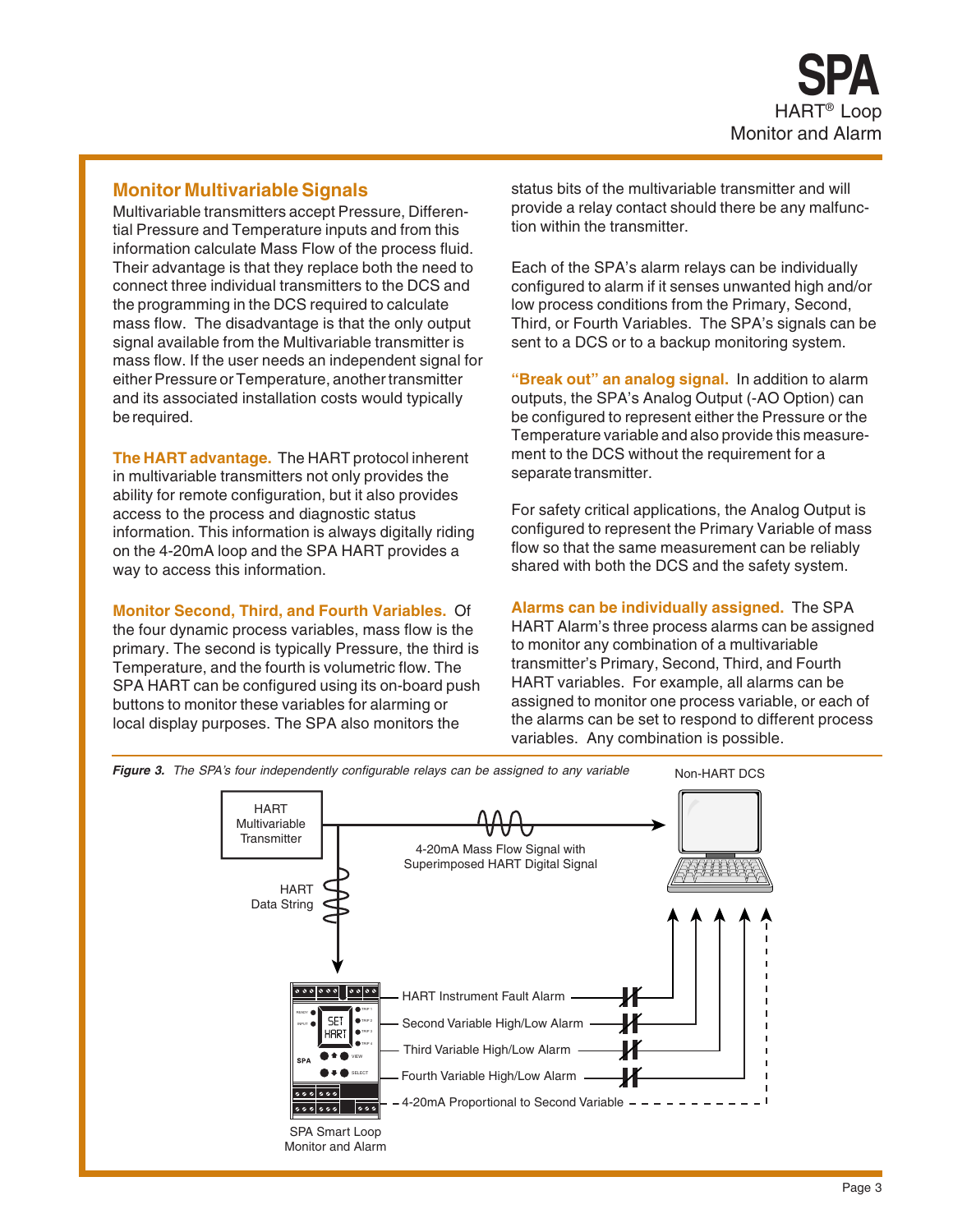#### **Cost-Effective Emergency Shutdown Valve Testing**

Estimates indicate that as much as 50 percent of loop operational problems can be blamed on final control elements. A valve may malfunction because of fluid contamination, corroded shafts, an inadequate air supply, a shorted or open solenoid coil, or in-line obstructions. This can be a particularly sticky situation for emergency shutdown valves.

The best way to perform an on-line test is to stroke the valve from 0-100% (full open/full close), but to close an emergency shutdown (ESD) valve normally necessitates a process shutdown. Operation managers are not able to initiate a total shutdown frequently enough to satisfy various safety standards.

**Partial stroke testing.** One alternative to testing ESD valves without a system shutdown is through partial valve stroking. This can be accomplished by applying a closure signal and either monitoring valve response visually (which requires the presence of a field technician), or using limit switches (which require installation, calibration, wiring, and maintenance).

**HART partial stroke testing.** Using the power of HART communication, valve testing can be accomplished without limit switches, a costly shutdown, or a field technician.

Install a smart HART positioner on the valve and change the DCS control signal from discrete on/off to 4-20mA. Install the SPA HART to access the HART digital data and extract stem position. Configure the SPA to provide a 4-20mA signal proportional-to-stem position and to trigger relay outputs at up to three designated percentages of travel.

For example, using the example in Figure 4 below, use a Logic Solver (DCS or PLC) to apply a 90% signal to the valve. When the valve reaches the 90% set point, the HART loop relay will trip, and the signal is returned to 100% value by the Logic Solver, reopening the valve. This determines that the valve will reach the 90% travel point without sticking, and because it is immediately reopened, you have minimized the time the process flow is impeded.

A second relay trip point could be set at 100% travel to insure that the valve reopens completely after the test, while a trip point at 0% would interlock to prove that the valve closed all the way when asked to perform a complete shutdown. All the while, the SPA HART continuously monitors the HART positioner's health and alerts the operators to problems by means of a fourth relay.

The use of HART communication for online ESD valve testing can dramatically improve the safety integrity level of the loop at minimal cost.



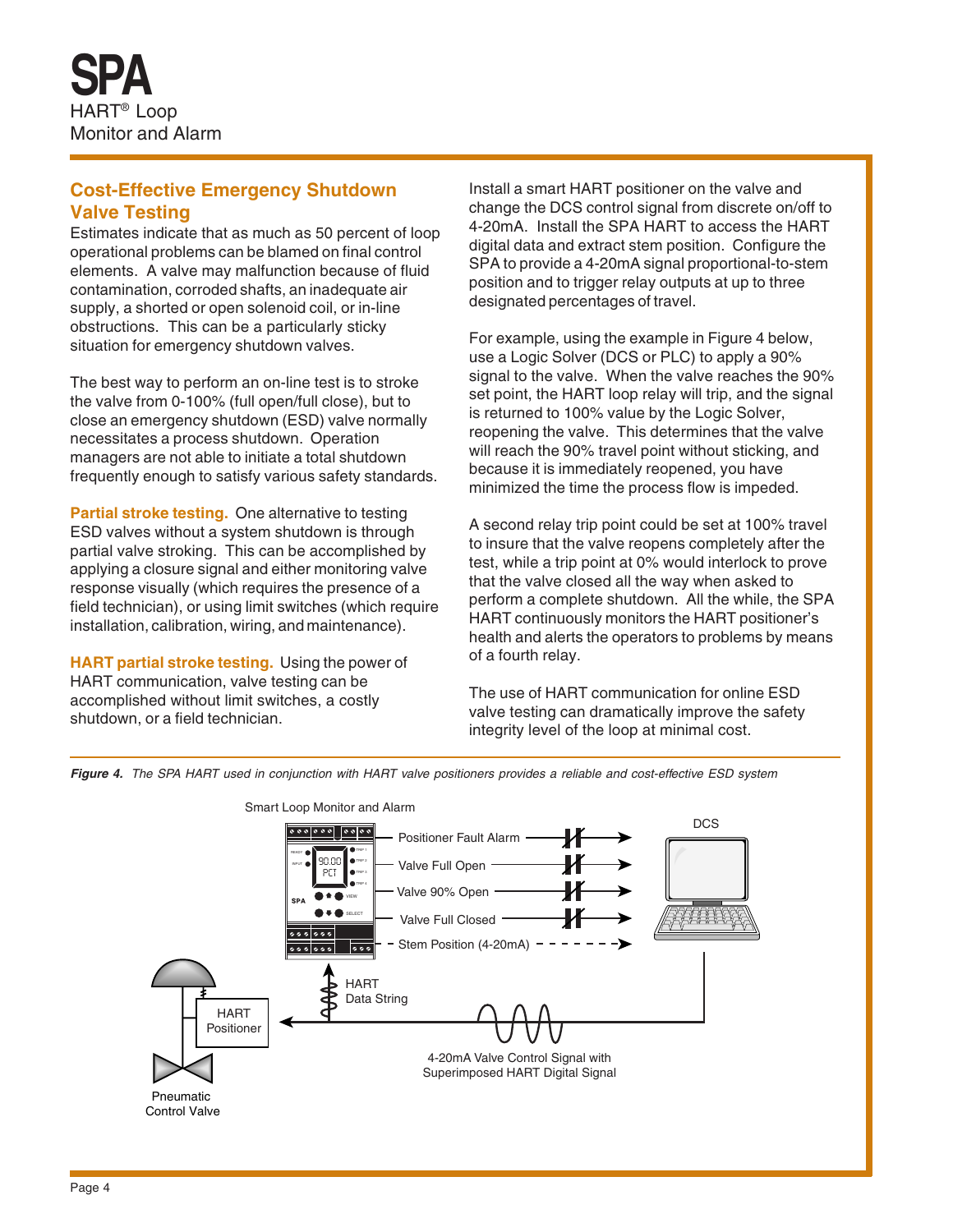#### **On-Site Programming**

Ranges, trip points, and other frequently changed operating parameters configure quickly and easily from the front panel keypad. Simple prompts on the SPA's LCD guide you through a "plain-English" selection menu. Available programmable functions include:

- Input type and range
- Zero and full scale
- Alarm trip points, high or low alarm, deadband, time delay, latching or non-latching
- Engineering unit readout (V, mA, %, °C, °F, psig, mV, ohms, custom, or blank)
- Position of LCD decimal point for custom engineering unit representation
- HART® operating parameters
- Upscale or downscale drive on sensor failure
- Standard and custom linearization curves
- Security password protection

#### **Quick Ranging Calibration**

The SPA features our revolutionary Quick Ranging Calibration method. Using the push buttons (instead of potentiometers which can drift) and the integral display, precise zero and span settings can be made in seconds. All you have to do is scroll to the zero or span value you want. Once the correct value is displayed on the LCD, another push of a button locks the value into the SPA's memory.

#### **Auto Input Recognition**

The SPA HART uses the digital information on a HART loop to automatically configure itself to match the primary variable's measurement type, range, and zero and span values. Or, disable this function and manually configure your SPA.

#### **Security Password Protection**

A security password system can be used to protect setup data from unauthorized or inadvertant changes. Once the password protection feature is activated, the SPA's operating parameters cannot be altered unless the correct password has been entered on the keypad.

#### **Worldwide Power "Auto-Sensing"**

Without adjustment, the SPA accepts any ac and dc power input (22-300Vdc and 90-260Vac)\*. Just apply power and you're up and running.

\* Units with CE approval must be ordered with fixed power supplies (24DC, 117AC, or 230AC). See the Ordering Information table for details.

#### **Analog Output Option**

In addition to alarm outputs, the SPA provides an isolated, scaleable analog output that is proportional to one of the monitored process variables. It is essentially an alarm trip and process variable transmitter in one (see -AO option in the Ordering Information table).

#### **Real-time Process Readout**

A front panel indicator provides menu prompts during configuration, then displays the selected real-time process variable in user-selectable engineering units.

#### **Custom 22-Point Linearization Curves**

The SPA with HART can be programmed from the front panel keypad with up to 22 custom linearization points. The ability to plot a custom linearization curve is beneficial when non-linear input signals must be converted to linear output representations. Typical applications include monitoring a non-linear transducer, odd-shaped tank levels, and flow meter linearization.



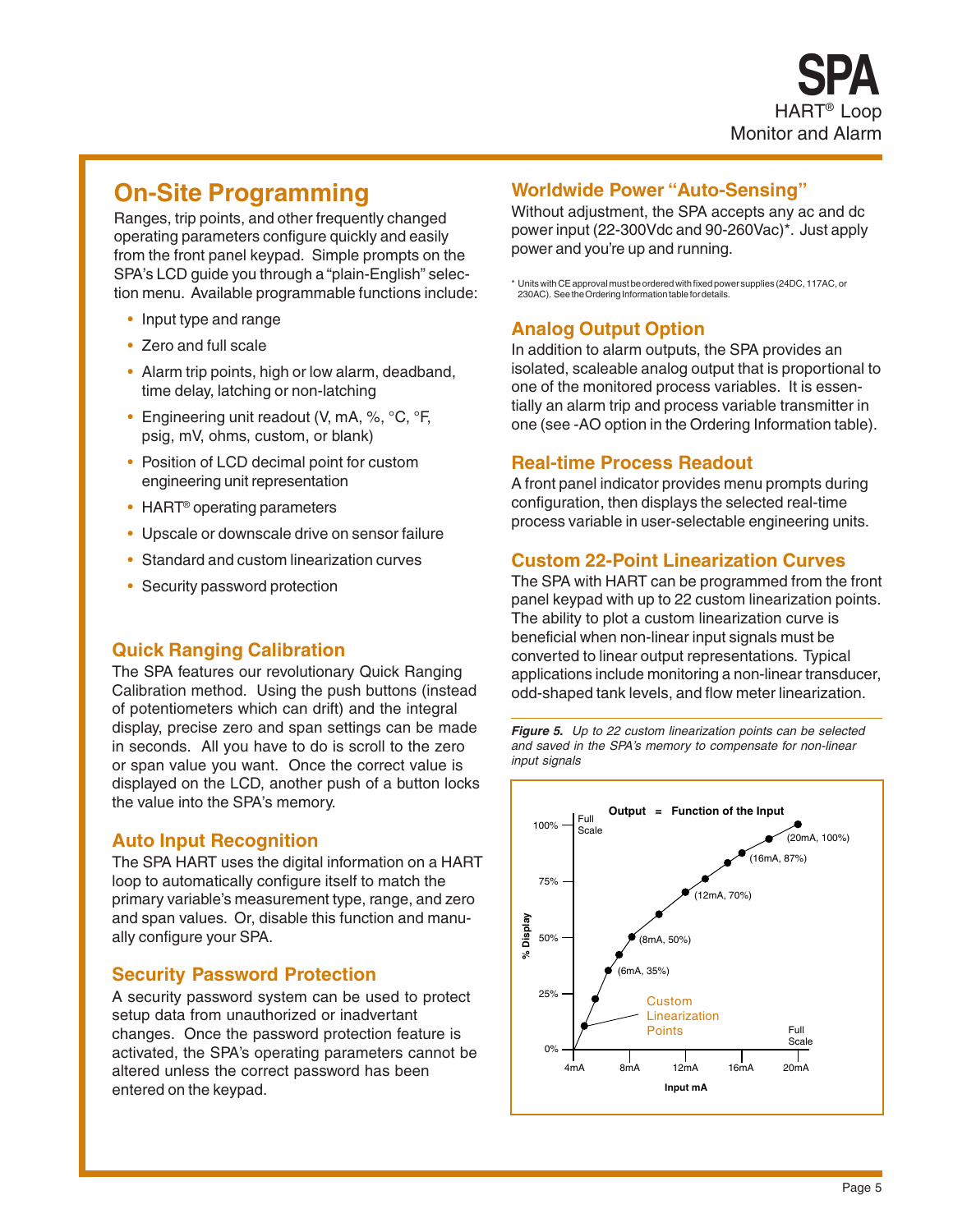#### **Specifications**

Performance Input Accuracy: Limited by the accuracy of the HART field instrument **Display Accuracy:**  $±1$  digit **Deadband:** Full display range available; equal to maximum input range in user-set engineering units **Digital Response Time:** Defined by HART protocol as 500msec, normal mode, 333msec in burst mode **Alarm Response Time:** Digital response time + 150msec, maximum (Defined as time from the field instrument's reporting a fault until the SPA alarm is tripped) **Alarm Trip Delay:** Programmable from 0-120 seconds **Line Voltage Effect:** ±0.005% of output span for a 1% change in line voltage (AC or DC) **Isolation:** 1000Vrms between case, input, output (units with -AO option) and power terminals **Power Consumption:** 2-4W, nominal; 6W, maximum **Input Over-Range Protection:** ±5Vdc

**Ambient Operating Range: Conditions** -25°C to +65°C **Analog WITH ANALOG OUTPUT Output Output Accuracy: (-AO Option)** ±0.03% of output span **Performance** (includes the combined effects of linearity, hysteresis, repeatability, and adjustment resolution) **Output Stability:** ±0.1% of calibrated span, maximum, over 6 months **Output Response Time:** 500msec, maximum **Ripple (up to 120Hz):** Current output, 10mV peak-to-peak maximum when measured across a 250 ohm resistor; Voltage output, 50mV peak-topeak maximum **Output Limiting:** 117% of span maximum, 115% of span typical Load Effect: ±0.01% of span from 0 to maximum load resistance on current output (-13°F to +149°F) **Storage Range:**  $-40^{\circ}$ C to  $+80^{\circ}$ C (-40°F to +176°F) **Ambient Temperature Effect:** ±0.005% of output span per °C maximum **Relative Humidity:** 0-95%, non-condensing **RFI/EMI Protection:** 30V/m - ABC ≤0.5% error in reading when tested according to SAMA standard PMC 33.1; 20V/m when tested according to IEC1000-4-3-1995

**Adjustments** Front panel push buttons control settings for zero, span, alarm trip points, HART parameters etc.; Easy access internal settings select current (source or sink) or voltage output, failsafe/ non-failsafe, and high/low alarm functions; Internal jumper and menu password protect parameter settings

**Indicators LCD:** 2x4 character, backlit, alphanumeric readout accurate to the nearest digit. **Range:** -9999 to 9999; Auto decimal positioning, or programmable to one or two places **LEDs:** Dual-color TRIP light (one for each relay) shows green for nonalarm, red for alarm; READY light indicates normal operation, extinguishes in the event of any internal failure; Dual-color INPUT light shows green for input with valid HART communications, red for communications failure; Dual-color TRIP1 light shows green for HART in non-alarm, red for HART failure.

**Weight** 456 to 513 g (16.1 to 18.1 oz)

#### **Factory Configuration Available**

We can deliver your SPA HART Loop Monitor and Alarm pre-configured to your specifications, and ready to install. Consult your Moore Industries Sales Representative or call one of our Interface Solution Centers (see the back of this data sheet for details).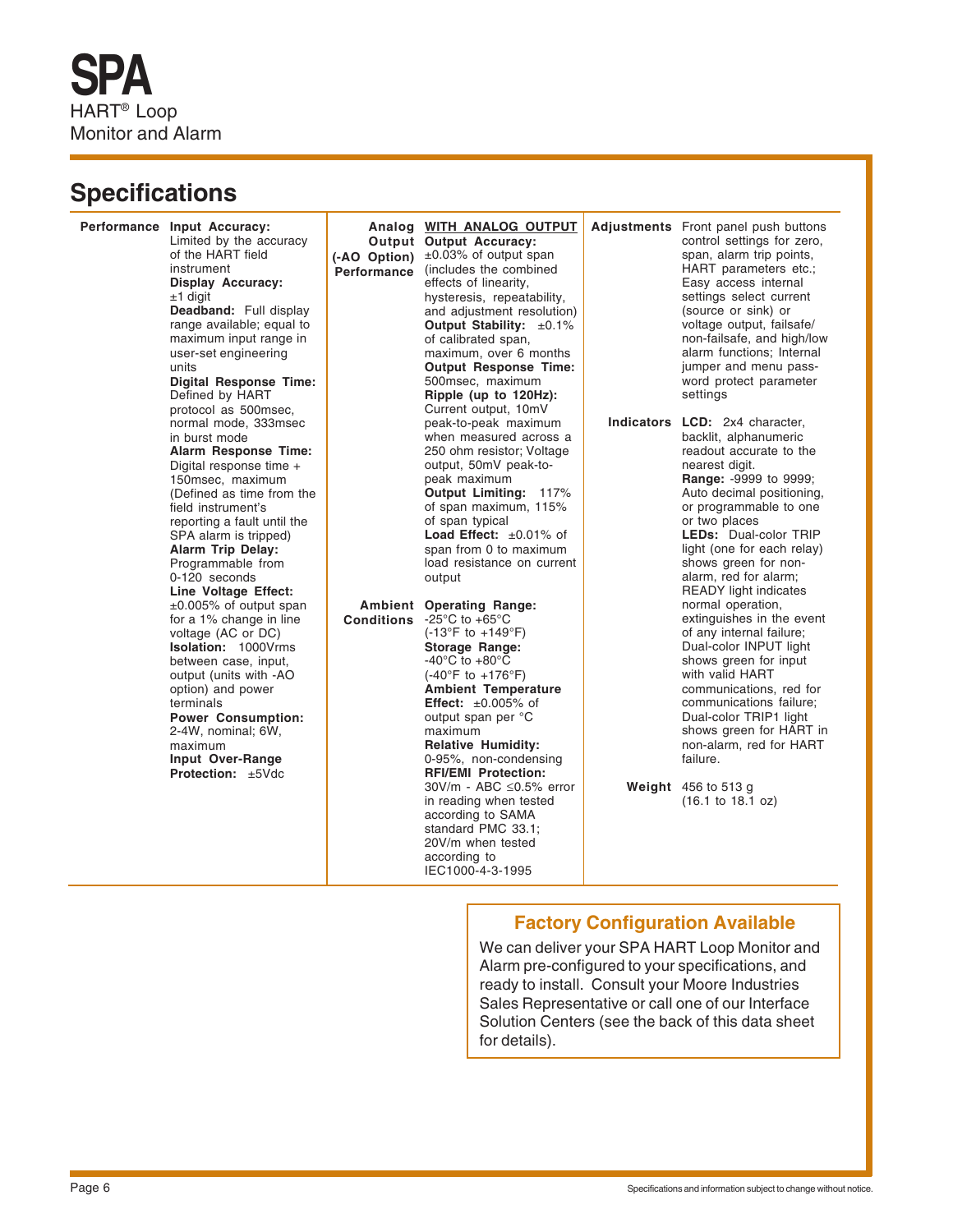#### **Ordering Information**

| <b>Unit</b>                                  | Input                                                                                                                                                                                                                                    | <b>Output</b>                                                                                                                                                                                                                                                                                                                                                                                                                                                                                                                                                                                                                                                                                                                                              | <b>Power</b>                                                                                                                                                                                                                                           | <b>Options</b>                                                                                                                                                                                                                                                                                                                                                                                                                            | <b>Housing</b>                                                                                                                         |
|----------------------------------------------|------------------------------------------------------------------------------------------------------------------------------------------------------------------------------------------------------------------------------------------|------------------------------------------------------------------------------------------------------------------------------------------------------------------------------------------------------------------------------------------------------------------------------------------------------------------------------------------------------------------------------------------------------------------------------------------------------------------------------------------------------------------------------------------------------------------------------------------------------------------------------------------------------------------------------------------------------------------------------------------------------------|--------------------------------------------------------------------------------------------------------------------------------------------------------------------------------------------------------------------------------------------------------|-------------------------------------------------------------------------------------------------------------------------------------------------------------------------------------------------------------------------------------------------------------------------------------------------------------------------------------------------------------------------------------------------------------------------------------------|----------------------------------------------------------------------------------------------------------------------------------------|
| <b>SPA</b><br>Site-<br>Programmable<br>Alarm | <b>HART</b><br>Accepts<br>a HART<br>digital<br>protocol input<br>directly from<br>a HART<br>temperature,<br>pressure,<br>level, flow,<br>valve<br>positioner, or<br>multivariable<br>transmitter<br>(HART<br>version 5.4<br>and earlier) | <b>2PRG</b> Dual Relays<br>RELAY #1 is a HART instrument fault alarm<br>RELAY #2 configures as either a SPA<br>instrument fault alarm or as a process<br>variable alarm<br><b>4PRG</b> Quad Relays<br>RELAY #1 is a HART instrument fault alarm<br>RELAY #2 configures as either a SPA<br>instrument fault alarm or as a process<br>variable alarm<br>RELAY #3 is a process variable alarm<br>RELAY #4 is a process variable alarm<br>Process variable alarm relays configure<br>independently for:<br>High or Low Trip<br>Normally Open or Normally Closed<br>Failsafe or Non-Failsafe<br>Latching or Non-Latching<br><b>Trip Delay</b><br>(Relays are single-pole/double-throw<br>(SPDT), 1 form C, rated 5A@250Vac or<br>24Vdc, 50/60Hz, non-inductive) | <b>U</b> Universal,<br>4-wire (line)<br>power; accepts<br>any power input<br>range between<br>22-300Vdc or<br>90-260Vac<br>For CE<br>approved<br>units, specify<br>one of the<br>following:<br>24DC $\pm 10\%$<br>117AC $\pm 10\%$<br>230AC $\pm 10\%$ | -AO Analog<br>output scaleable<br>for any range<br>between 0-20mA<br>(4mA span,<br>minimum) into<br>1200 ohms or<br>0-10V (1V span,<br>minimum) into<br>10 kohms<br>- <b>DPDT</b> Double-<br>pole/double-throw<br>relays, 2 form C<br>relays, rated<br>5A@250Vac,<br>50/60Hz, non-<br>inductive (2PRG<br>output types only)<br>-HS Hermetically<br>sealed relays,<br>rated 0.5A@<br>117Vac and<br>2A@28Vdc<br>(2PRG output)<br>type only) | <b>DIN</b> Universal<br>DIN-style<br>housing<br>mounts on<br>32mm<br>(EN50035)<br>G-type and<br>35mm<br>(EN50022) Top<br>Hat DIN-rails |

When ordering, specify: Unit / Input / Output / Power / Options [Housing] **Model number example:** SPA / HART / 4PRG / U / -AO [DIN]

#### **Programs as a Primary or Secondary Master in a Point-to-Point HART Network**

The SPA programs from the front panel keypad to act as a HART loop's Primary Master or Secondary Master in a HART master/slave system. Available programmable HART parameters include:

#### **Hart Operating Mode**

**Normal Mode—**The SPA operates in a Poll/Response communication mode. It queries (polls) the HART transmitter 2 times per second requesting the current process variable status and HART instrument's "health" status. The HART instrument responds with the requested data. **Burst Mode—**In this mode, the HART instrument is programmed to continuously transmit its process variable and "health" status. The SPA samples the continuous HART data 3 times per second.

#### **Number of Tries to Initiate Communication**

When powered up, the SPA looks for the HART transmitter (slave device) connected on the point-topoint network. It can be programmed to initiate a search from 1 to 5 times. If the HART instrument is not found during the search(s), the SPA displays the fault message "NO HART" on its front panel LCD.

#### **Number of Preambles Required**

When configured to operate in Normal Mode, the SPA programs from the keypad to send between 1 and 12 (inclusive) preambles to initiate a query with a HART instrument (the number required for each HART instrument is specified by the manufacturer).